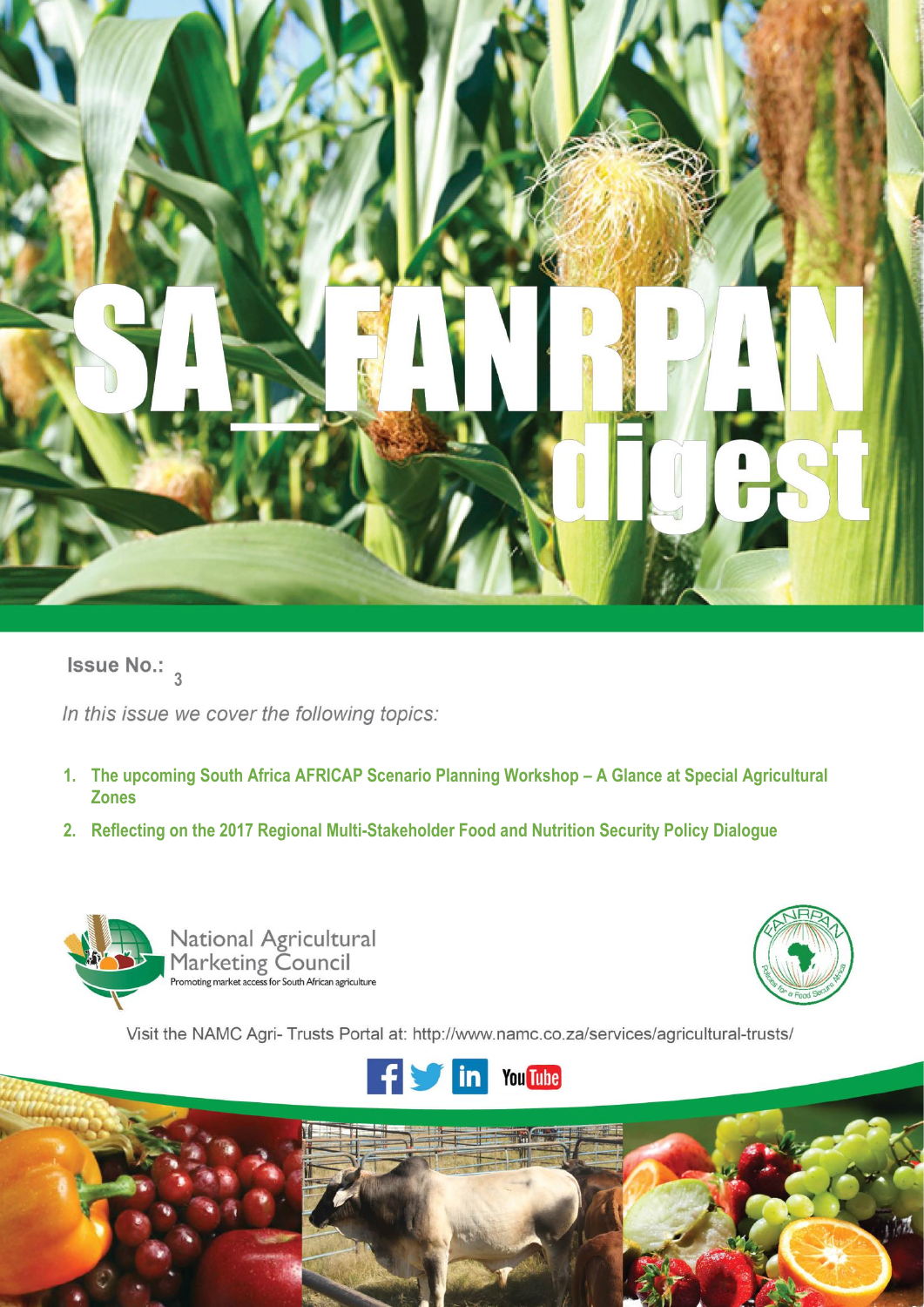# **FANRPAN DIGEST**

*FANRPAN Digest is a monthly report that is produced by the National Agricultural Marketing Council through the Agricultural Industry Trusts Division. The publication aims to communicate developments as they happen within Food Agriculture Natural Resource Policy Analysis Network (FANRPAN). This issue focuses on the following topics: (i) The upcoming South Africa AFRICAP Scenario Planning Workshop – A Glance at Special Agricultural Zones and (ii) Reflecting on the 2017 Regional Multi-Stakeholder Food and Nutrition Security Policy Dialogue. The division has three digests which cover FANRPAN, Agricultural Transformation and Agricultural Industry Trusts. FANRPAN Digest reports on the monthly key developments coming from the operations of FANRPAN as co-ordinated by the NAMC.*

> **Contributors to this Issue:** Mr Ndumiso Mazibuko Ms Precious Nomantande Yeki Mr Elekanyani Nekhavhambe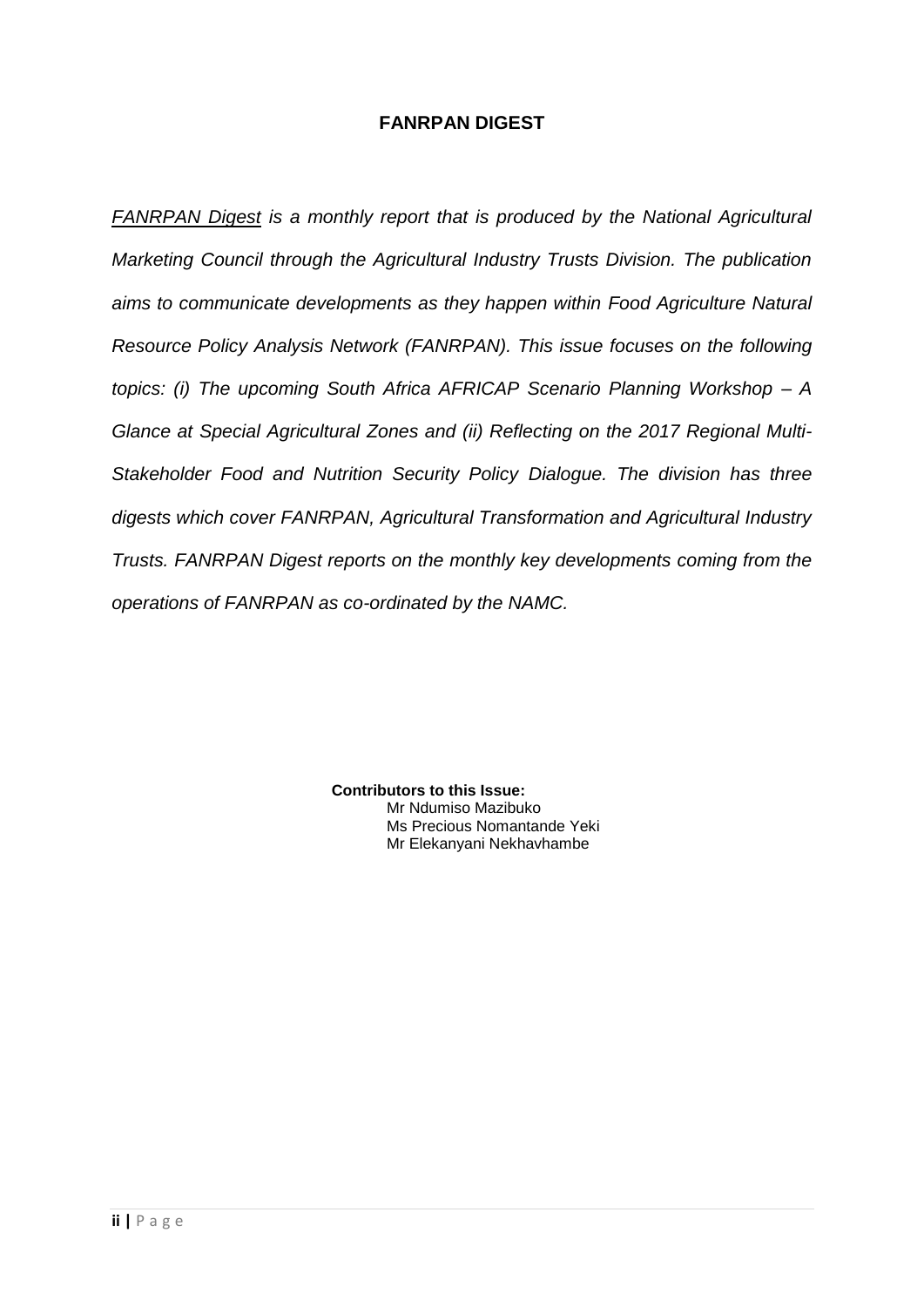# **1. THE UPCOMING SOUTH AFRICA AFRICAP SCENARIO PLANNING WORKSHOP – A GLANCE AT SPECIAL AGRICULTURAL ZONES**

# **By**

## **Ndumiso Mazibuko**

# **1.1 Introduction**

The Agricultural and Food-Systems Resilience: Increasing Capacity and Advising Policy (AFRICAP) programme is a four-year project that is funded by the UK government's Global Challenge Research Fund (GCRF) and championed by the University of Leeds in collaboration with the Food, Agriculture and Natural Resources Policy Analysis Network (FANRPAN).

The programme's aim is: To identify and implement evidence-based policy pathways to facilitate the development of sustainable, productive, climatesmart agricultural systems to meet food security and economic development needs. To do this, the work is done in partnerships to build capacities across the UK and African organisations. The project team includes the University of Leeds, University of Aberdeen, the UK Met Office, the Food, Agriculture and Natural Resources Policy Analysis Network (FANRPAN) and Chatham House. Chatham House brings an extensive international network, expertise in policy design and communication and experience in supporting national processes of policy learning and experimentation. GCRF-AFRICAP will translate research into evidence, evidence into policy and policy into practice, undertaking capacity building at each stage through an innovative model of policy learning and experimentation based around the development of Special Agricultural Zones (SAZs).

# **1.2 Background to Special Agricultural Zones**

SAZs will be specific geographic areas within each focal country (namely Malawi, South Africa, Tanzania and Zambia) in which policies and practices for Sustainable Development Goals – compliant, climate-smart agri-food systems – can be piloted. These would be analogous to Special Economic Zones used for piloting industrial policy, most notably in China, where Chatham House and partners successfully adapted the approach to implementing low-carbon pilot areas. This approach will generate an impact in real time. The regional impact will be assured through the extensive regional and international networks of the partners and a cross-scale research and knowledge exchange infrastructure.

Through the establishment of national SAZs and their supporting infrastructures (e.g. national committees, stakeholder networks, piloting), AFRICAP will build lasting capacity in the focal countries – in terms of research, evaluation, knowledge exchange, and translating evidence into policy. SAZs will deliver outcome-oriented activities that will be owned and have traction with stakeholders, leading to the creation of institutions, knowledge-sharing communities, tools and approaches that remain after the initial project ends. These structures and methods could then be scaled up and replicated, or both, beyond the confines of the initial SAZ, and will underpin ongoing processes of policy learning and experimentation within the country.

## **1.3 What are the characteristics of SAZs?**

SAZs will have the following, characteristics:

- **Scale:** SAZs will be in geographically distinct areas, on a scale where new policies and practices can be meaningfully piloted. They will likely encompass one or more "landscapes" – mosaics of natural and human-modified ecosystems; and a mix of commercial and smallholder farming. Boundaries may be watersheds, distinct land features, and jurisdictional and administrative boundaries, or both. Success in a larger area with some diversity (within and between SAZs) is more likely to offer relevant lessons for other regions or at the national level.
- **Institutional setup:** SAZs will need the buy-in and support of local government(s) with jurisdiction over the area. Will they have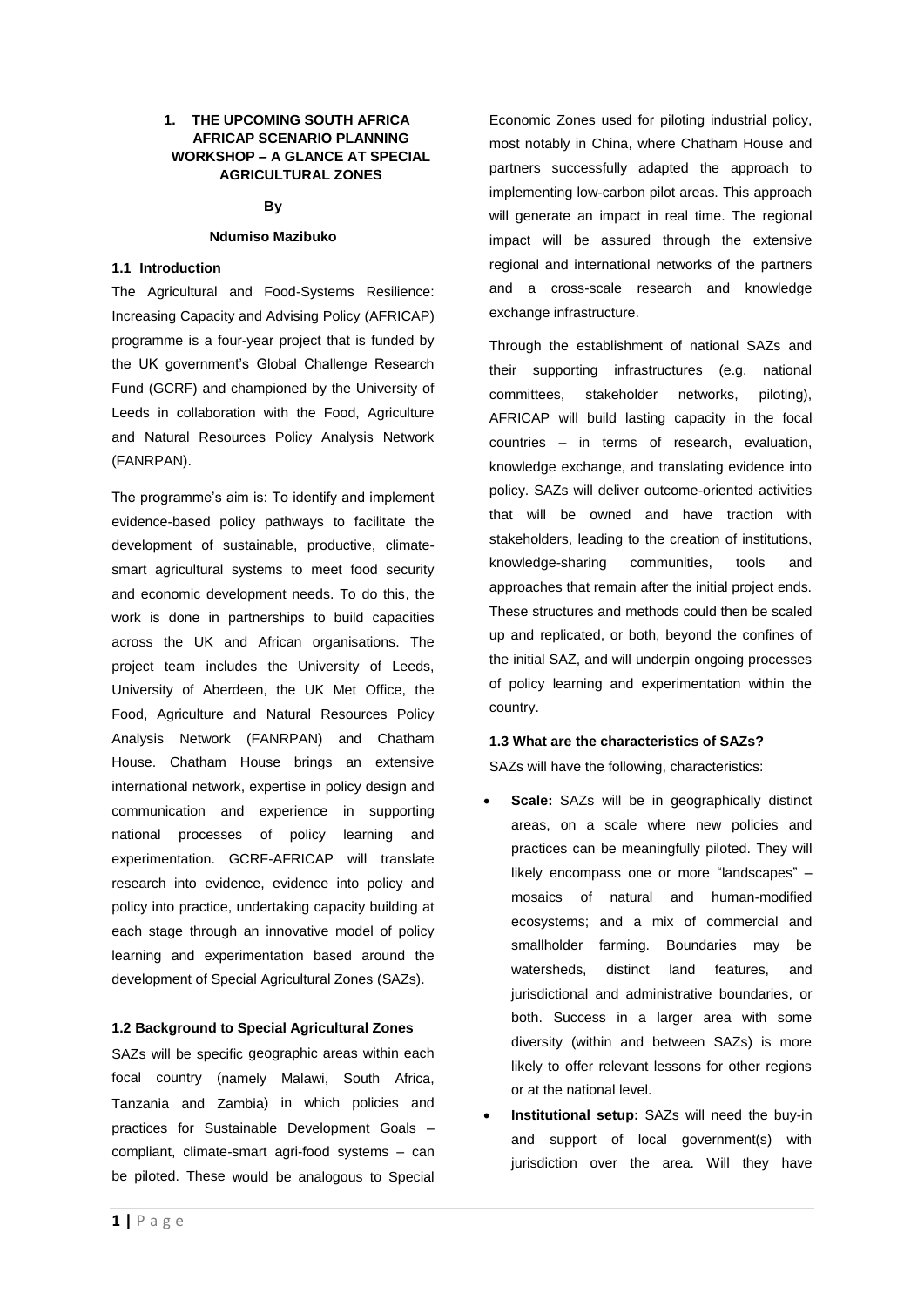"special" policy-making powers or novel arrangements in national line ministries? The pilot areas will need to have sufficient capacity and autonomy to experiment with policymaking.

- **Local and national ownership:** National SAZ committees (SAZCs) will be established to ensure that the implementation of SAZs reflects national priorities and that they are responsive to a sub-national and local policy and physical landscapes.
- **Multiple integrated objectives:** These could seek to challenge and inform the design of agricultural development and industrial policies, or both, which have not considered future climate impacts, water and land constraints, food systems and inequalities.
- **1.2 What could be the criteria for selecting a zone?**
- **Strong local government commitment and leadership:** Two of the most critical factors are the level of local political support and the capacity for implementation.
- **Sectoral and systemic opportunities for green growth and development:** National plans will already have identified some projects and programmes at the regional and local level, SAZs could help to deliver these.
- **Attractiveness to investment:** The potential for private sector investment, risk, access to markets and scalable opportunities.
- **Contribution to national adaptation and resilience and emissions goals:** The zones could pursue emissions savings compared to BAU, ahead of national goals, to attract climate finance and other support.

The figure below highlights the experiences which the Special Agricultural Zones will draw from:



**Source:** Richard King, Chatham House, UK, 2018

On 12 November 2018, the NAMC with other AFRICAP stakeholders will host a scenario planning workshop in Pretoria at the Burgers Park Hotel. The planning will include agreeing on the appropriate institutional arrangements for governing the SAZs, including establishing an SAZ committee responsible for the SAZ and how this relates to relevant authorities at local and national level. Furthermore, a scenarios exercise will be undertaken with key stakeholders to envision future agri-food systems.

# **2. REFLECTING ON THE 2017 REGIONAL MULTI-STAKEHOLDER FOOD AND NUTRITION SECURITY POLICY DIALOGUE**

## **By**

#### **Elekanyani Nekhavhambe and Nomantande Yeki**

#### **2.1 Introduction**

On an annual basis, the Food, Agriculture and Natural Resources Policy Analysis Network (FANRPAN) hosts a regional policy dialogue. These dialogues aim to identify knowledge and action gaps, share lessons on viable instruments, institutions and policies, and contribute to consensus on priorities for appropriate investment and action by different actors/stakeholders for building resilience for food and nutrition security.

On 15 to 17 August 2017, FANRPAN convened a Regional Multi-Stakeholder Food and Nutrition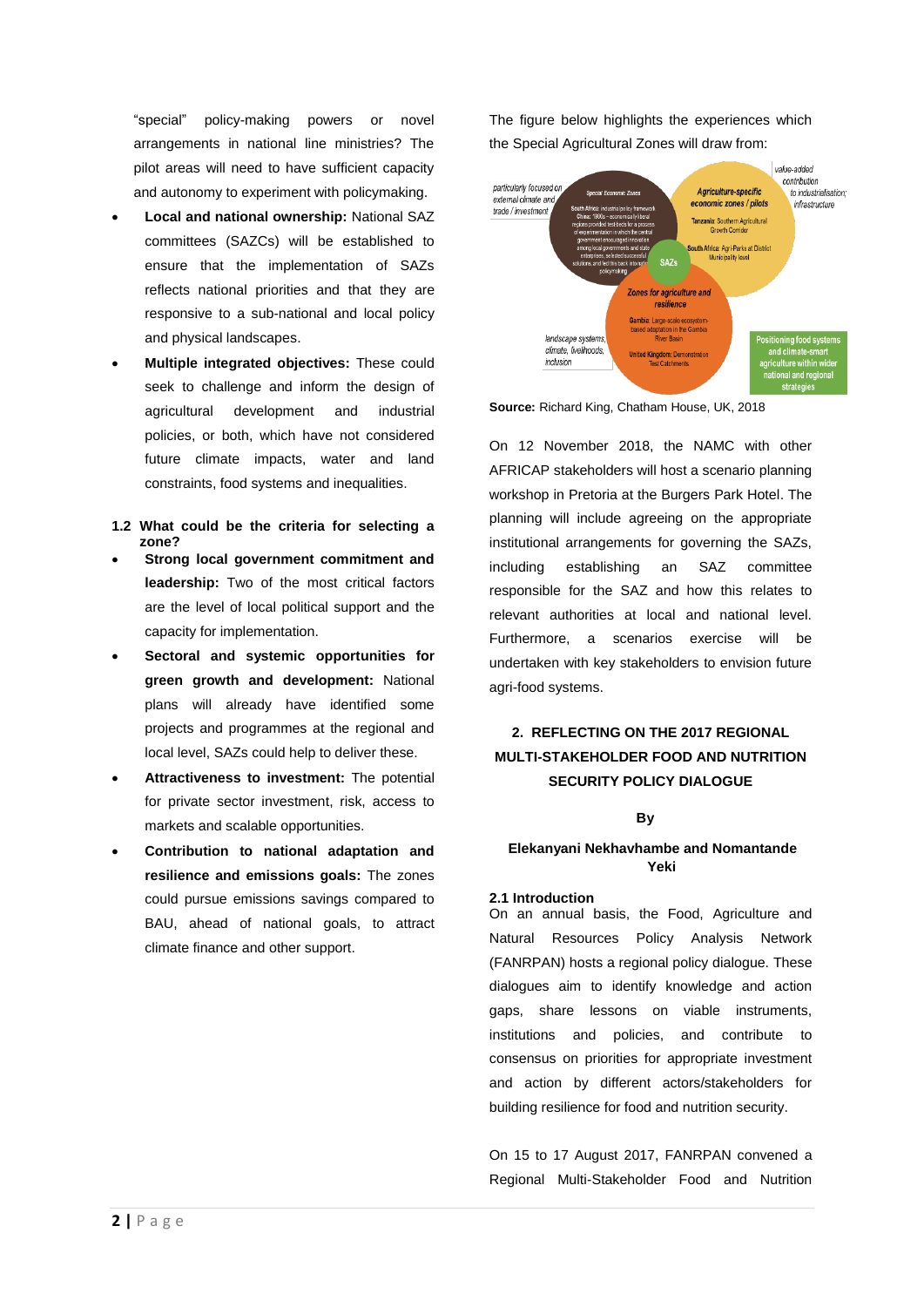Security Policy Dialogue in Durban, South Africa. The theme of the dialogue was **"***Resilient African agriculture and food systems: securing prosperity and health for all".* The policy dialogue was well represented with speakers from across local and international stakeholders. Twelve (12) African countries were presented in the dialogue and it was very impressive that six countries outside the African region attended the dialogue. These countries were inclusive of the USA, Benin, United Kingdom, Italy and Europe. This representation signifies that we can draw and implement effective policies in the agricultural value chain that would enhance food security and improve the production of quality and nutritious food for all.

# **2.2 Proceedings of the dialogue**

The policy dialogue was divided into four sessions which covered the technical and parallel technical sessions. The focus areas of the sessions covered the key issues on addressing the transformative change through partnerships for rural research for development, integrating post-harvest management in development plans, agriculture nutrition which was aimed at addressing the triple burden of malnutrition through agriculture, and finally, the enhancing of resilience in agriculture production systems.

Most interesting were the discussions of the harmonisation of policies for building resilience, food and nutrition security and adaptation to climate change in agriculture. The South African day was also showcased whereby the South African sugar terminal port was visited for the delegates to be

Lastly, policy dialogues play a crucial role in the policy-making process and effective implementation. In due course, the details of the upcoming 2018 Regional Policy Dialogue will be communicated via the FANRPAN website.

empowered on the sugar value chain and dynamics involved regarding stock levels and demand for exports. Furthermore, the Cappeny Estate strawberry project and Transnet were also visited.

# **2.3 Dialogue resolutions**

At the end of the conference, outputs and resolutions were presented which will assist in influencing the implementation of policy in all areas of development. The regional policy dialogue resolved: For nutrition-sensitive agriculture (NSA), there is a need to:

- Expand the evidence base and assessment tools to identify agricultural growth strategies for food and nutrition security to build policy frameworks; and
- Obtain consensus to support implementation at scale.

Moreover, in the case of climate-smart agriculture (CSA):

- A deliberate food systems approach is needed at national, sub-regional, and continental levels to address the different challenges faced more holistically and for sustained progress; and
- Creation, implementation and assessment of national, sub-regional and continental Food, Agriculture and Natural Resources (FANR) plans, with adequate funding, should involve relevant actors including civil society. There is a need for cutting-edge communication and engagement strategies that inspire, educate and transform.

# **2.4 Conclusion**

Lastly policy dialogues play a crucial role in the policy-making process and effective implementation. In due course the details for the upcoming 2018 regional policy dialogue will be communicated on the FANRPAN website